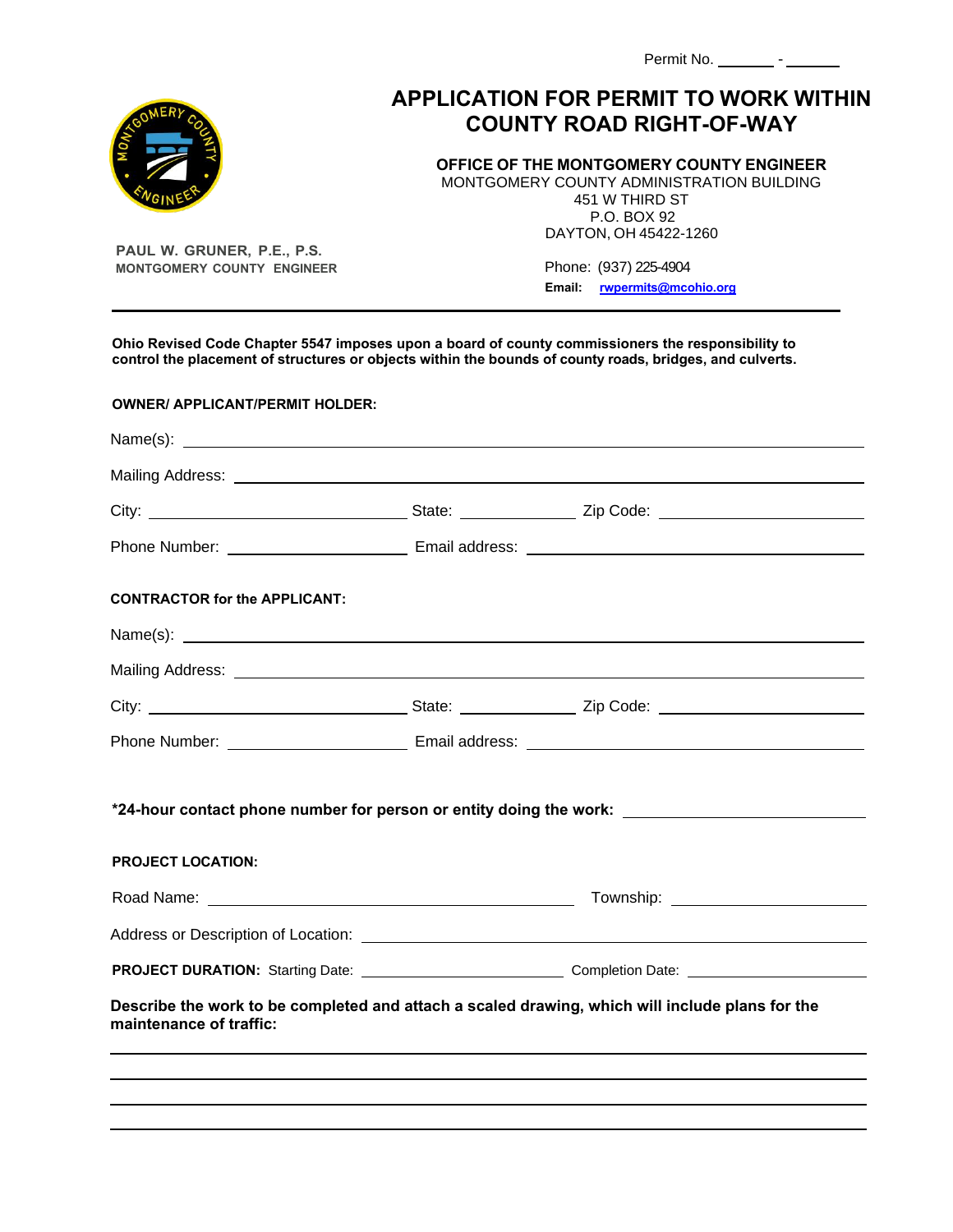## IF THIS PERMIT IS GRANTED, APPLICANT AGREES TO THE FOLLOWING CONDITIONS:

1. Traffic shall be maintained at all times, unless permission is granted by the County Engineer to close the road. Requests for road closings must be submitted 5 weeks prior to the desired closing date for review and approval by the County Engineer and road closure approval by resolution from the Board of County Commissioners. Should a road closure be requested, the permit holder must also provide a detour plan. If the permit covers work performed on more than one road, under no circumstance shall more than one road be closed to traffic at the same time. Adequate provision for protection of the traveling public shall be provided by the permit holder at all times. Such protection shall include, but is not limited to, signs, barricades, lights, flaggers, concrete barriers, and steel plates. All traffic control shall be installed and maintained in accordance with the Ohio Department of Transportation Manual of Uniform Traffic Control Devices, latest edition.

*In the case of emergency such as a water main break, the applicant shall contact the Montgomery County Engineer's Operations Division immediately at (937) 837-2528 to report the need for the closure and to ensure proper placement of warning signs and other safety measures as soon as practicable.*

- 2. The permit holder shall hold harmless, defend and indemnify the Board of Montgomery County Commissioners, the Montgomery County Engineer, their elected and appointed officials, employees and volunteers, other public boards, commissions, authorities and board members, including employees and volunteers thereof, against all claims, suits, actions, costs, counsel fees, expenses, damages, judgements, or decrees, of every name and description, by reason of any person or property being damaged or injured by the permit holder, or any assigns, employees, contractors or subcontractors thereof, operating in any capacity during the progress of or arising from the work, whether by negligence or otherwise.
- 3. Storage of materials, equipment, or other items necessary for performance of the work within the road right-of-way is not permitted.
- 4. All areas disturbed or damaged by the permitted operations shall be restored to original condition and to the satisfaction of the County Engineer. Any drainage tiles, culverts, or other utilities or facilities damaged during performance of work under this permit shall be replaced or repaired to the satisfaction of the facility owner and the County Engineer. All existing drainage, water, sewer, electrical, telecommunication, and other utilities or facilities shall be maintained during the performance of the work. Any liability, problem, or issue arising out of cutting, blocking, disturbance, or interference with existing facilities shall be the sole responsibility of the permit holder.
- 5. Upon completion of work associated with this permit, all materials, trash, and construction debris shall be removed and the roadway and right-of-way restored to a condition acceptable to the County Engineer. This shall include, but is not limited to, backfilling, grading, raking, seeding and mulching. The permit holder shall be responsible for restoration and establishment of growing grass in existing turf and lawn areas; the permit responsibility does not end with the initial seeding.
- 6. Excavations made within the limits of the road for conduits, drains, pipelines, or other underground utilities or structures shall be properly backfilled with approved material. All trenches and openings within 5 feet of the edge of the pavement shall be backfilled with acceptable compacted granular material. Buried cables, conduits, or pipelines shall be installed to a minimum of 30 inches below the pavement subgrade in paved areas, and 30 inches below the surface of the ground in unpaved areas. When conduits, drains, pipelines, or other underground structures cross existing storm or sewer conduits or structures, the new lines and structures shall be installed with a minimum 30 inches of separation from the existing storm or sewer conduits or structures. Backfilling and restoration shall follow installation of the new lines and facilities as soon as possible. When not separated from traffic by concrete barrier, excavations shall be backfilled daily and the work area restored to a condition acceptable to the County Engineer. Roadside drainage shall be maintained and pavement and berms shall be kept clean of dirt, mud, and debris at all times. Excavated material shall not be stockpiled on the road surface. Excavated material is to be loaded onto trucks as excavated for removal or reuse. Operation of construction equipment from the roadway shall be prohibited unless approved by the Engineer.
- 7. The permit holder shall be responsible for restoration of the pavement and berm and for restoration of subsequent damage, including trench settlement, occurring within 12 months after completion of the project. The permit holder shall correct all initial and subsequent damage by suitable means, up to and including resurfacing the roadway, as determined by the Engineer.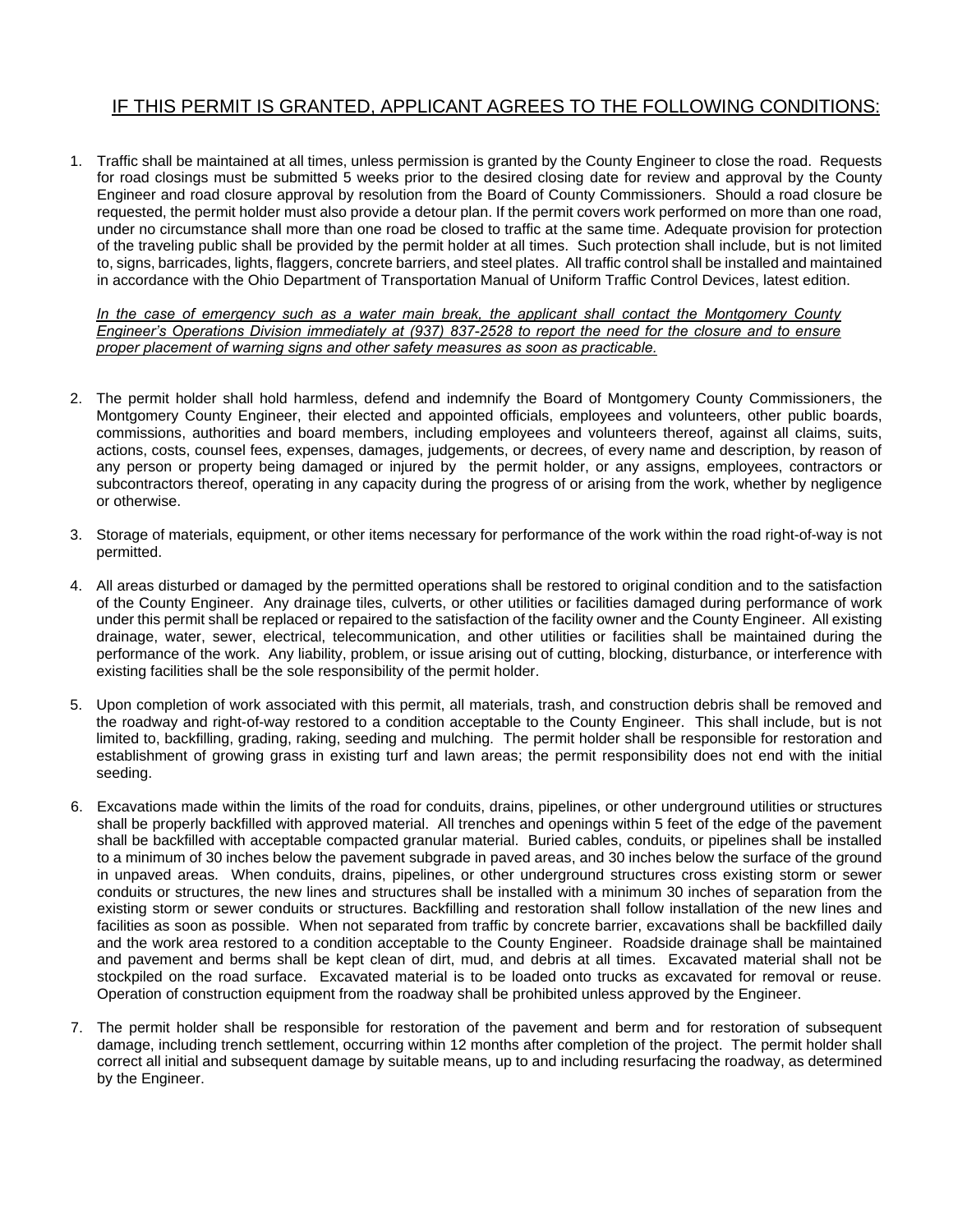- 8. Trenches through pavement shall be saw cut in straight lines parallel to, and 12 inches outside, the edge of the trench. Any remaining pavement less than 4 feet wide shall also be removed and replaced. Acceptable backfill materials for pavement areas are No. 57 stone, ODOT Item 304 Aggregate Base, ODOT Item 703.11.B Structural Backfill Type 2, or other material approved by the Engineer. Each course of granular backfill shall be compacted using mechanical compactors in maximum 6-inch lifts, or using alternate methods approved by the Engineer. Pavement and base materials shall be replaced in kind and shall match the depth of the existing material. At a minimum, pavement repairs shall consist of 6 inches of ODOT Item 304 aggregate base; ODOT Item 301 asphalt concrete base, PG64-22; ODOT Item 407 tack coat; and 2 inches of ODOT Item 441 asphalt concrete surface course, Type 1 (448), PG64-22. The thickness of the asphalt concrete base course shall equal the thickness of the existing asphalt concrete pavement section, less two inches for the surface course. The permit holder shall maintain suitable temporary driving surfaces of gravel or bituminous material until final pavement restoration is completed. The permit holder shall restore all damaged roadway and pavement areas outside the trench limits. The permit holder shall remain responsible for correcting deficiencies occurring in the restored areas for a period of 12 months following completion of the work performed under this permit.
- **9.** Any above-ground utility, object, structure, line, or facility erected by the permit holder shall be located outside the roadway Clear Zone, as defined by the Ohio Department of Transportation Location and Design Manual, Volume 1, Section 600, and preferably located at the outer limits of the road right-of-way. **Placement of any above-ground utility, object, structure, line, or facility within 4 feet from the edge of the Traveled Way, as defined in the Ohio Department of Transportation Location and Design Manual, Volume 1, Section 301.2.5, will generally be prohibited.**
- 10. All work requiring equipment, materials, vehicles, or workers in the right-of-way shall comply with the applicable requirements of the Ohio Department of Transportation Manual of Uniform Traffic Control Devices, ODOT Standard Construction Drawings (MT Series), and Item 614 (Maintaining Traffic) requirements of the Ohio Department of Transportation Construction and Material Specifications, latest edition.
- 11. Lights, barricades, steel plates, flaggers, watchmen, and other personnel and devices as necessary shall be available on site for the protection of traffic, day and night, during performance of the work. Excavations protected with temporary steel plates shall use steel pins or bituminous wedges on each side of the plate in contact with the pavement. Locations where steel plates are expected to remain in the roadway for more than 7 calendar days shall be identified in the permit application. Steel plates shall not be used between December 1<sup>st</sup> through April 1<sup>st</sup> without explicit written permission from the County Engineer.
- 12. If grading or other construction performed under this permit interferes with drainage of the highway right-of-way or adjacent property, the permit holder shall correct the drainage condition to the satisfaction of the County Engineer.
- 13. The Board of County Commissioners of Montgomery County, Ohio, and the County Engineer assume no responsibility or liability for any work performed under this permit. Maintenance, protection, repair, and security of all permitted facilities and installations shall remain the sole responsibility of the permit holder.
- 14. The permit holder shall be solely responsible for all damages to persons or property due to or resulting from any work performed under this permit.
- 15. The permit holder assumes responsibility for and will hold harmless and save the Board of County Commissioners of Montgomery County, Ohio, the County Engineer, and their officers, employees, representatives and assigns from all claims for personal injuries and property damages arising from this work. The permit holder agrees to maintain coverage and provide proof of insurance in the amount of \$500,000/\$1,000,000 for personal injury and \$500,000/\$1,000,000 for property damage during the performance of the work. To satisfy this requirement, the permit holder has the following insurance coverage in force, which will remain in effect during the prosecution of the work.

## INSURANCE PROVIDER:

 **Attach insurance declaration page naming the Montgomery County Engineer as a certificate holder.**

**The applicant has reviewed, understands, and agrees with the permit requirements contained in this application. If a permit is issued, the applicant agrees to comply with all terms, conditions and requirements stated herein, and any further conditions stipulated with or attached to the permit. The applicant understands and agrees that failure to fully comply with the terms, conditions and requirements of the permit, or any change or use of the permit inconsistent with the stated terms and conditions, shall be considered a permit violation and cause for suspension, revocation, or annulment of the permit and appropriate legal action. The applicant understands and agrees that the County Engineer or their representatives maintain the right to order the removal, reconstruction,**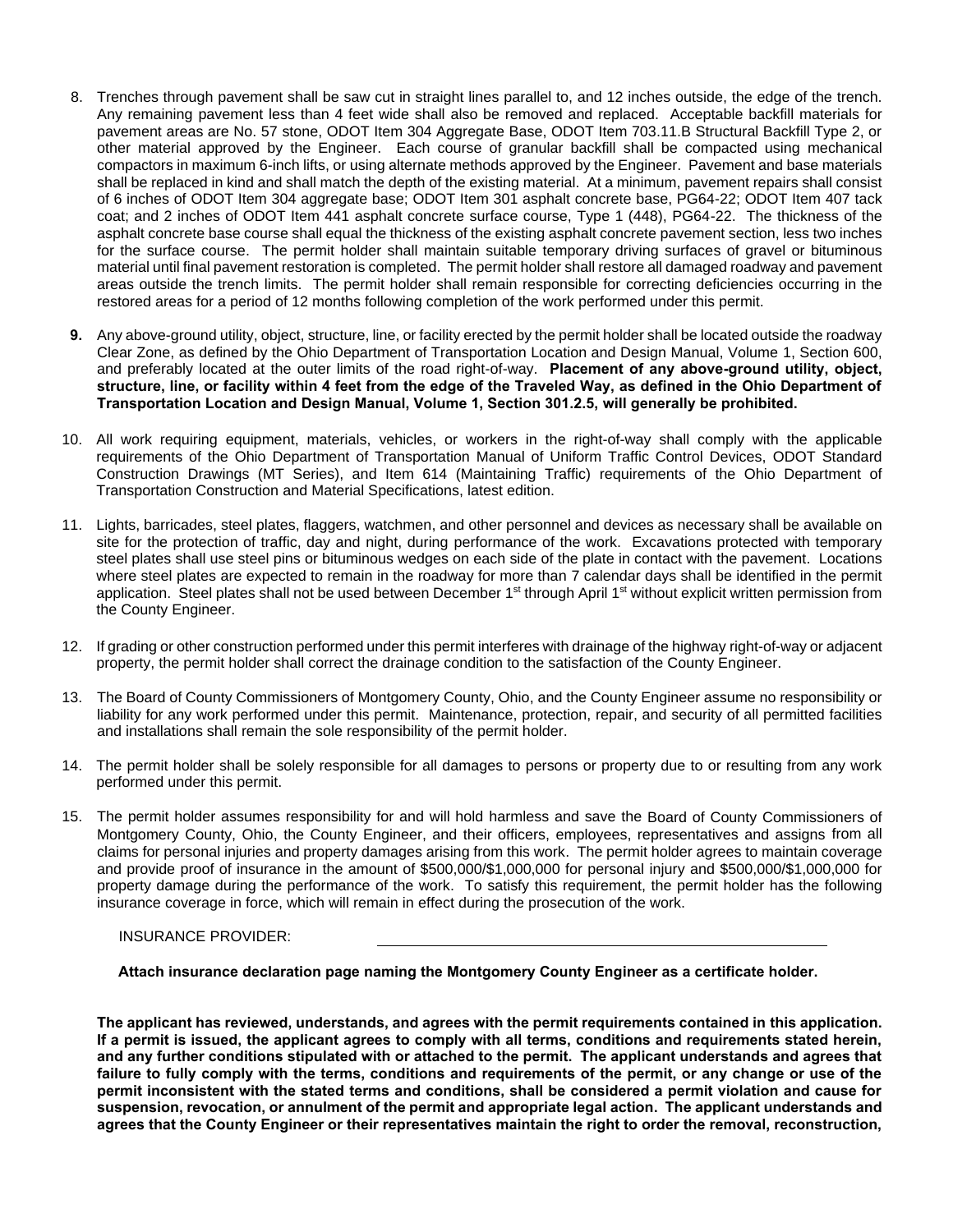**relocation, or repair of any work performed under this permit, at the permit holder's sole expense. The permit holder understands and agrees that the County Engineer or their representatives may revoke or annul this permit, or halt work at any time, for non-compliance with the terms, conditions and requirements set forth in the permit.**

Applicant Signature

Printed Name

Date

|                    | <b>OFFICE USE ONLY</b> |  |
|--------------------|------------------------|--|
| Date Received:     |                        |  |
| Approved By:       | Date:                  |  |
| <b>CONDITIONS:</b> |                        |  |
|                    |                        |  |
|                    |                        |  |
|                    |                        |  |
|                    |                        |  |

**Please contact at before starting work.** 

**This permit is valid for 6 months from date of approval and is non-transferable to other parties.**

Adopted: May 7, 2019, via Resolution #2019-0559. Revised: May 10, 2022, via Resolution #2022-0754.